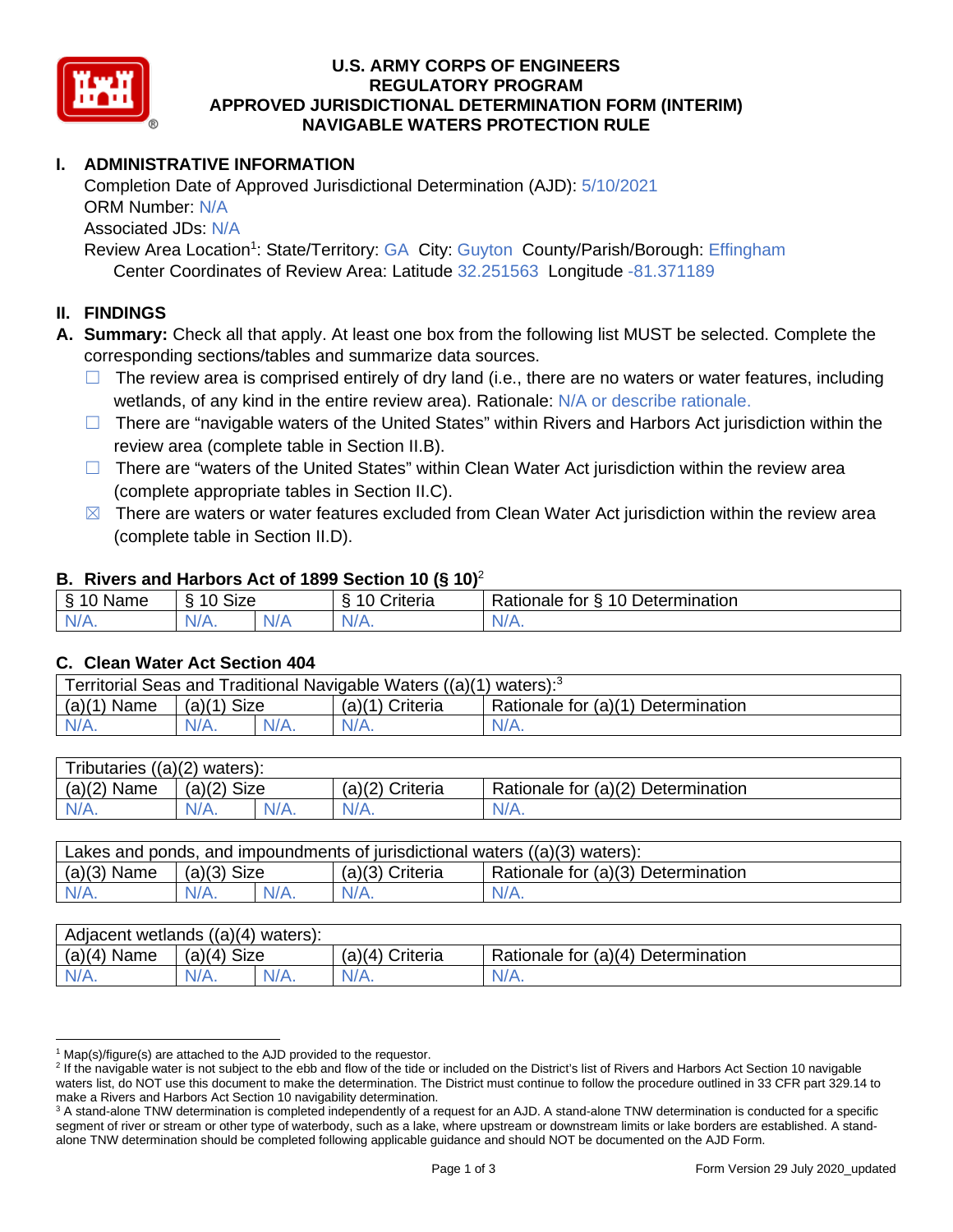

# **U.S. ARMY CORPS OF ENGINEERS REGULATORY PROGRAM APPROVED JURISDICTIONAL DETERMINATION FORM (INTERIM) NAVIGABLE WATERS PROTECTION RULE**

## **D. Excluded Waters or Features**

| Excluded waters $((b)(1) - (b)(12))$ : <sup>4</sup> |                       |                  |                                    |                                                                                                                                                                                                                                                                                                                                               |  |  |
|-----------------------------------------------------|-----------------------|------------------|------------------------------------|-----------------------------------------------------------------------------------------------------------------------------------------------------------------------------------------------------------------------------------------------------------------------------------------------------------------------------------------------|--|--|
| <b>Exclusion Name</b>                               | <b>Exclusion Size</b> |                  | Exclusion <sup>5</sup>             | Rationale for Exclusion Determination                                                                                                                                                                                                                                                                                                         |  |  |
| <b>Wetland A</b>                                    | 0.46                  | $\text{acre}(s)$ | $(b)(1)$ Non-<br>adjacent wetland. | This wetland is not adjacent to any $(a)(1)-(a)(3)$<br>waters as defined by the NWPR. This wetland<br>does not abut any $(a)(1)-(a)(3)$ waters, is not<br>inundated or have a direct surface water<br>connection to any $(a)(1)-(a)(3)$ waters in a typical<br>year. This wetland is physically separated from<br>all $(a)(1)-(a)(3)$ waters. |  |  |

### **III. SUPPORTING INFORMATION**

- **A. Select/enter all resources** that were used to aid in this determination and attach data/maps to this document and/or references/citations in the administrative record, as appropriate.
	- ☒ Information submitted by, or on behalf of, the applicant/consultant: AJD Request 5/10/2021 This information is sufficient for purposes of this AJD. Rationale: N/A or describe rationale for insufficiency (including partial insufficiency).
	- $\Box$  Data sheets prepared by the Corps: Title(s) and/or date(s).
	- ☒ Photographs: Aerial: 2017 & 1999
	- $\Box$  Corps site visit(s) conducted on: N/A
	- ⊠ Previous Jurisdictional Determinations (AJDs or PJDs): N/A
	- ☒ Antecedent Precipitation Tool: *provide detailed discussion in Section III.B*.
	- ☒ USDA NRCS Soil Survey: 05/7/2021 Soil Map
	- ☒ USFWS NWI maps: 05/7/2021 NWI Map
	- ☒ USGS topographic maps: 05/7/2021Topotgraphic Map

# **Other data sources used to aid in this determination:**

| Data Source (select)      | Name and/or date and other relevant information |
|---------------------------|-------------------------------------------------|
| Other USGS data (specify) | <b>USGS Rincon Quad</b>                         |
| Other USDA data (specify) | <b>NRCS Effingham County</b>                    |
| <b>NOAA Sources</b>       | $N/A$ .                                         |
| <b>USACE Sources</b>      | N/A                                             |
| LiDAR data/maps           | <b>NOAA Lidar 2009 Rincon County</b>            |
| <b>FEMA/FIRM maps</b>     | <b>DFIRM</b>                                    |

- **B. Typical year assessment(s):** Using the Atecedent Precipitation Tool Version 1.0, which used rainfall data from the Savannah International Airport weather station, we have determined that normal rainfall conditions were present for the nearest weather station on the date of the site visit.
- **C. Additional comments to support AJD:** The (b)(1) non-adjacent wetland displayed on the attached map entitled "Aquatic Resources GPS Exhibit" and dated 05/07/2021 is a non-adjacent wetland that meets exclusion (b)(1) of the Navigable Waters Protection Rule (NWPR). This wetland is >3.5 miles from the

 4 Some excluded waters, such as (b)(2) and (b)(4), may not be specifically identified on the AJD form unless a requestor specifically asks a Corps district to do so. Corps districts may, in case-by-case instances, choose to identify some or all of these waters within the review area. to do so. Corps districts may, in case-by-case instances, choose to identify some or all of these waters within the review area.<br><sup>5</sup> Because of the broad nature of the (b)(1) exclusion and in an effort to collect data on s

 exclusion, four sub-categories of (b)(1) exclusions were administratively created for the purposes of the AJD Form. These four sub-categories are not new exclusions, but are simply administrative distinctions and remain (b)(1) exclusions as defined by the NWPR.